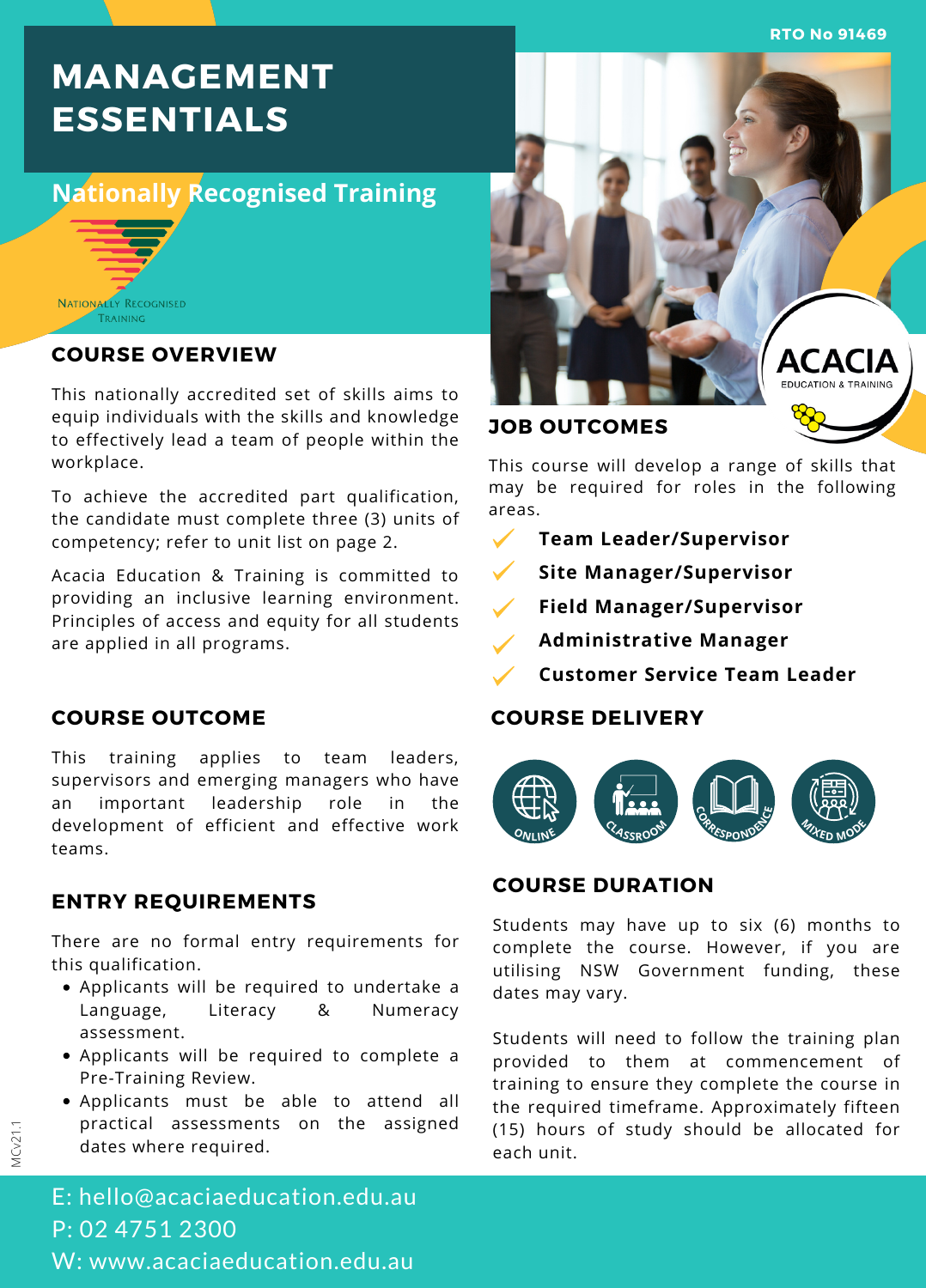# **ESSENTIAL SKILLS FOR THE WORKPLACE**



# **UNITS OF COMPETENCY**

Below are the units of competency required for this course.

| UNIT CODE | UNIT DESCRIPTION                                            |
|-----------|-------------------------------------------------------------|
| BSBOPS402 | Coordinate business operational plans                       |
|           |                                                             |
| BSBTWK401 | Build and maintain business relationships                   |
| BSBWHS411 | Implement and monitor WHS policies, procedures and programs |

#### **UNIT OVERVIEW**

#### **BSBOPS402 - Coordinate business operational plans**

This unit defines the skills and knowledge required to implement operational plans by planning and acquiring resources, monitoring and adjusting operational performance and providing reports on performance, as required.

*Knowledge Evidence examples: Processes to identify resource requirements; methods to manage contingencies including through consultation with relevant stakeholders.*

*Practical Evidence example: Interact with a range of people and groups to identify resource requirements, performance objectives, systems, procedures and records relating to the operational plan.*

#### **BSBTWK401 - Build and maintain business relationships**

This unit describes the skills and knowledge required to establish, develop and maintain effective work relationships and networks through relationship building and negotiation skills required by workers.

*Knowledge Evidence examples: Strategies for establishing and maintaining business relationships; methods of engaging with business contacts; principles and techniques needed to negotiate positive outcomes.*

*Practical Evidence example: Communicate with others to build an maintain at least two different business relationships; identify methods to improve business relationships.*

#### **BSBWHS411- Implement and monitor WHS policies, procedures and programs**

This unit describes the skills and knowledge required to implement and monitor an organisation's work health and safety (WHS) policies, procedures and programs in the relevant work area in order to meet legislative requirements.

*Knowledge Evidence examples: organisational policies and procedures for: consulting during WHS issue management; identifying hazards and managing risks, including using aggregate information and work area data; incident response, investigation and reporting.*

*Practical Evidence examples: implement and monitor the work health and safety polices, procedures and programs for one work area in an organisation.*

E: hello@acaciaeducation.edu.au P: 02 4751 2300 W: www.acaciaeducation.edu.au